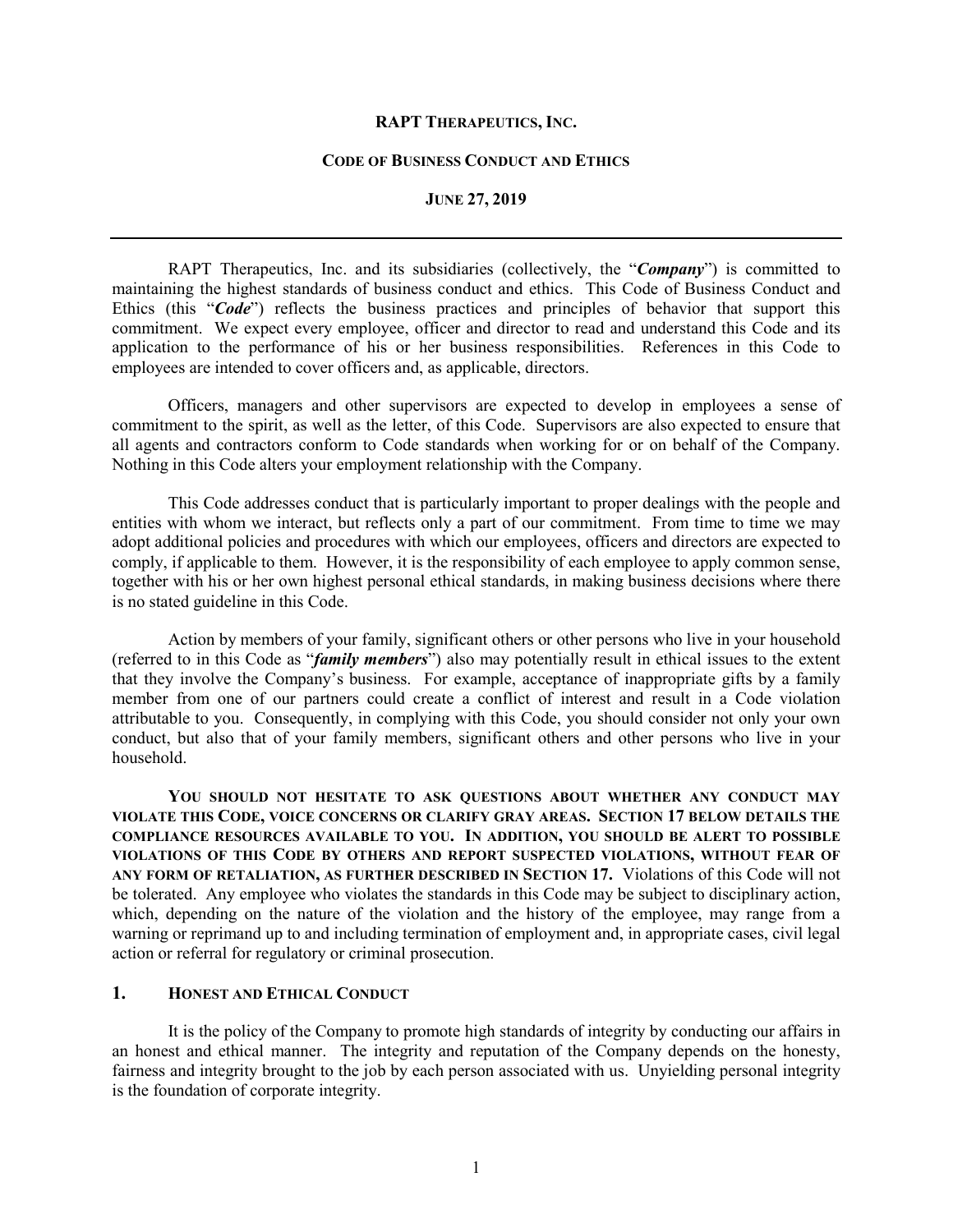# **2. LEGAL COMPLIANCE**

Obeying the law is the foundation of this Code. Our success depends upon each employee, officer and director operating within legal guidelines and cooperating with local, national and international authorities. We expect employees, officers and directors to understand the legal and regulatory requirements applicable to their business units and areas of responsibility. While we do not expect you to memorize every detail of these laws, rules and regulations, we want you to be able to determine when to seek advice from others. If you do have a question in the area of legal compliance, it is important that you not hesitate to seek answers from your supervisor or the Compliance Officer.

Disregard of the law will not be tolerated. Violation of laws, rules and regulations of any country may subject an individual, as well as the Company, to civil and/or criminal penalties. You should be aware that conduct and records, including emails, are subject to internal and external audits and to discovery by third parties in the event of a government investigation or civil litigation. It is in everyone's best interests to know and comply with our legal obligations.

# **3. INSIDER TRADING**

Employees, officers and directors who have access to confidential information are not permitted to use or share that information for stock trading purposes or for any other purpose except to conduct our business. All non-public information about the Company or about companies with which we do business is considered confidential (or "*inside*") information. To use material non-public information in connection with buying or selling securities, including "tipping" others who might make an investment decision on the basis of this information, is not only unethical, it is illegal. Employees, officers and directors must exercise the utmost care when handling material inside information.

We have adopted a separate Insider Trading and Trading Window Policy with which you will be expected to comply as a condition of your employment with the Company. You should consult our Insider Trading and Trading Window Policy for more specific information on the definition of "inside" information and on buying and selling our securities or securities of companies with which we do business.

### **4. RESEARCH AND DEVELOPMENT; REGULATORY COMPLIANCE**

The research and development of pharmaceutical products is subject to a number of legal and regulatory requirements, including standards related to ethical research procedures and proper scientific conduct. We expect employees, officers and directors to comply with all such requirements.

## **5. INTERNATIONAL BUSINESS LAWS**

Our employees, officers and directors are expected to comply with the applicable laws in all countries to which they travel, in which they operate and where we otherwise do business, including laws prohibiting bribery, corruption or the conduct of business with specified individuals, companies or countries. The fact that, in some countries, certain laws are not enforced or that violation of those laws is not subject to public criticism will not be accepted as an excuse for noncompliance. In addition, we expect employees, officers and directors to comply with U.S. laws, rules and regulations governing the conduct of business by its citizens and corporations outside the United States.

These U.S. laws, rules and regulations, which extend to all our activities outside the United States, include: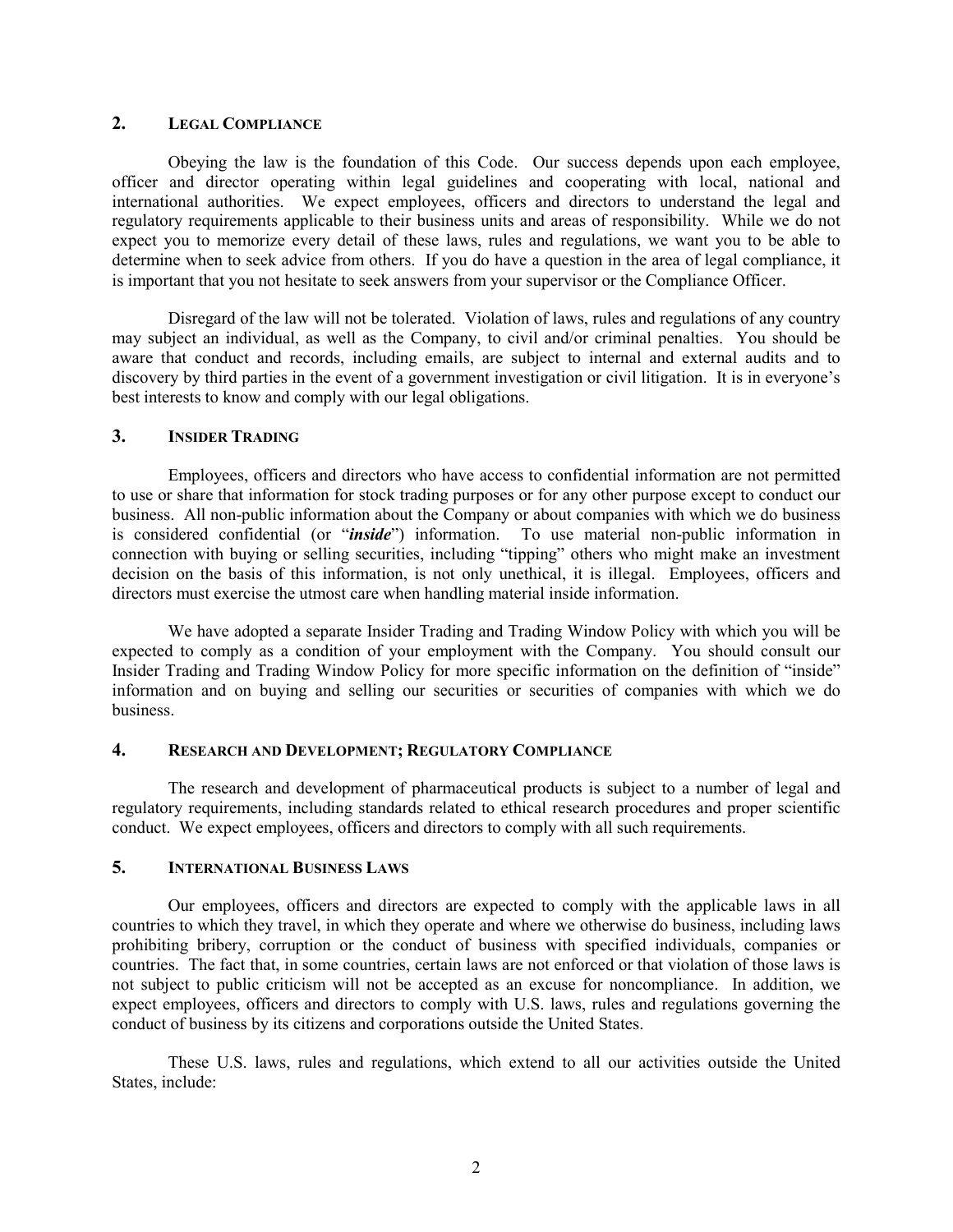- The Foreign Corrupt Practices Act, which prohibits directly or indirectly giving anything of value to a government official to obtain or retain business or favorable treatment and requires the maintenance of accurate books of account, with all company transactions being properly recorded;
- U.S. embargoes, which generally prohibit U.S. companies, their subsidiaries and their employees from doing business with countries, or traveling to, subject to sanctions imposed by the U.S. government (currently Cuba, Iran, North Korea, Sudan and Syria), as well as specific companies and individuals identified on lists published by the U.S. Treasury Department;
- U.S. export controls, which restrict exports from the United States and re-exports from other countries of goods, software and technology to many countries, and prohibit transfers of U.S. origin items to denied persons and entities; and
- Antiboycott regulations, which prohibit U.S. companies from taking any action that has the effect of furthering or supporting a restrictive trade practice or boycott imposed by a foreign country against a country friendly to the United States or against any U.S. person.

If you have a question as to whether an activity is restricted or prohibited, seek assistance before taking any action, including giving any verbal assurances that might be regulated by international laws.

## **6. ANTITRUST**

Antitrust laws are designed to protect the competitive process. These laws are based on the premise that the public interest is best served by vigorous competition and will suffer from illegal agreements or collusion among competitors. Antitrust laws generally prohibit:

- agreements, formal or informal, with competitors that harm competition or customers, including price fixing and allocations of customers, territories or contracts;
- agreements, formal or informal, that establish or fix the price at which a customer may resell a product; and
- the acquisition or maintenance of a monopoly or attempted monopoly through anticompetitive conduct.

Certain kinds of information, such as pricing, business plans, strategies, budgets, projections, forecasts, financial and operating information, methods and development plans, should not be exchanged with competitors, regardless of how innocent or casual the exchange may be and regardless of the setting, whether business or social.

Antitrust laws impose severe penalties for certain types of violations, including criminal penalties and potential fines and damages of millions of dollars, which may be tripled under certain circumstances. Understanding the requirements of antitrust and unfair competition laws of the various jurisdictions where we do business can be difficult, and you are urged to seek assistance from your supervisor or the Compliance Officer whenever you have a question relating to these laws.

## **7. ENVIRONMENTAL COMPLIANCE**

Federal law imposes criminal liability on any person or company that contaminates the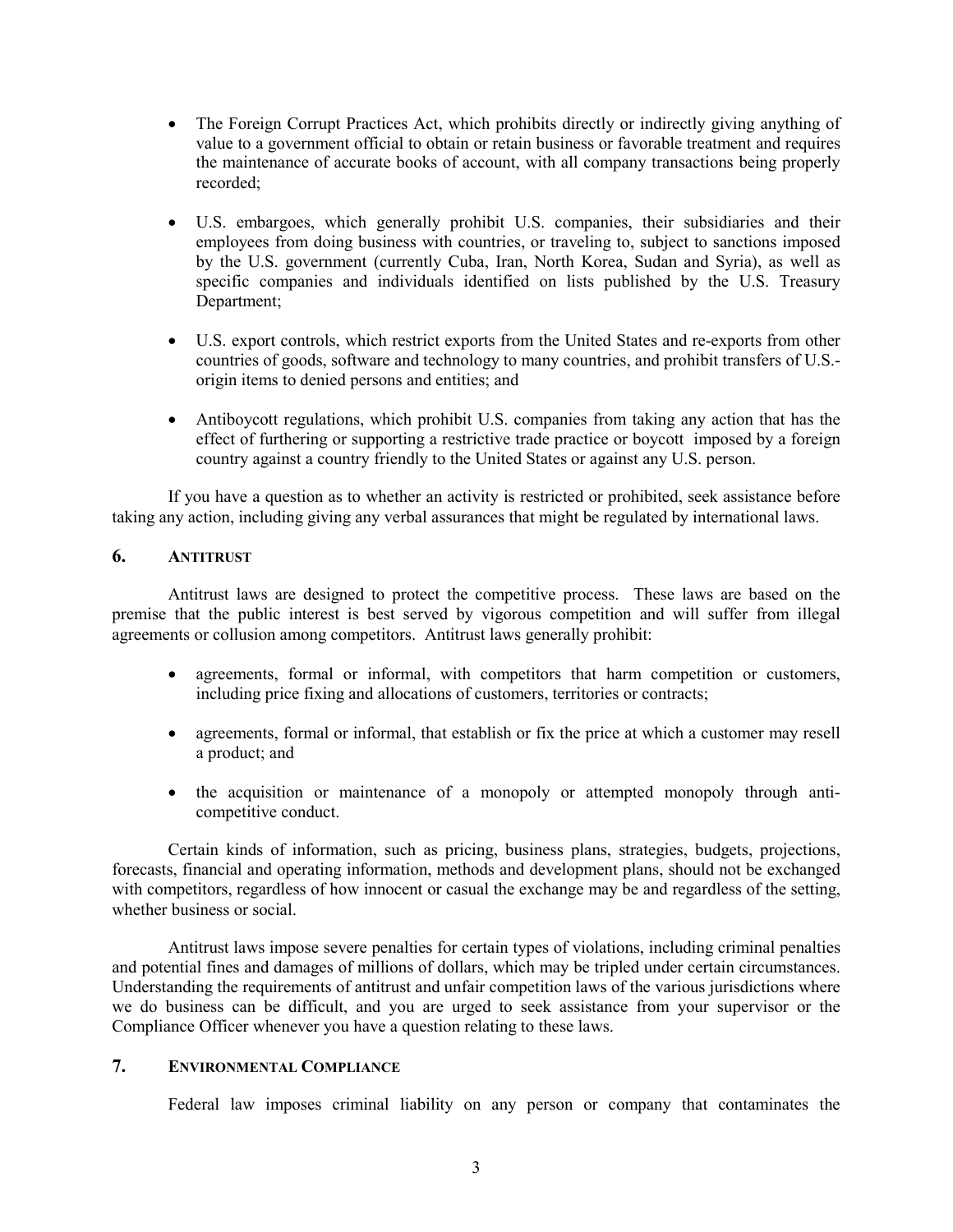environment with any hazardous substance that could cause injury to the community or environment. Violation of environmental laws can involve monetary fines and imprisonment. We expect employees to comply with all applicable environmental laws.

It is our policy to conduct our business in an environmentally responsible way that minimizes environmental impacts. We are committed to minimizing and, if practicable, eliminating the use of any substance or material that may cause environmental damage, reducing waste generation and disposing of all waste through safe and responsible methods, minimizing environmental risks by employing safe technologies and operating procedures, and being prepared to respond appropriately to accidents and emergencies.

### **8. CONFLICTS OF INTEREST**

We respect the rights of our employees, officers and directors to manage their personal affairs and investments and do not wish to impinge on their personal lives. However, employees, officers and directors should avoid conflicts of interest that occur when their personal interests may interfere in any way with the performance of their duties or the best interests of the Company. A conflicting personal interest could result from an expectation of personal gain now or in the future or from a need to satisfy a prior or concurrent personal obligation. We expect our employees to be free from influences that conflict with the best interests of the Company or might deprive the Company of their undivided loyalty in business dealings. Even the appearance of a conflict of interest where none actually exists can be damaging and should be avoided. Whether or not a conflict of interest exists or will exist can be unclear. Conflicts of interest are prohibited unless specifically authorized as described below.

If you have any questions about a potential conflict or if you become aware of an actual or potential conflict, and you are not an officer or director of the Company, you should discuss the matter with your supervisor or the Compliance Officer. Supervisors may not authorize conflict of interest matters or make determinations as to whether a problematic conflict of interest exists without first seeking the approval of the Compliance Officer and providing the Compliance Officer with a written description of the activity. If the supervisor is involved in the potential or actual conflict, you should discuss the matter directly with the Compliance Officer. Executive officers and directors may seek authorizations and determinations from the Audit Committee (the "*Audit Committee*") of our Board of Directors (the "*Board*").

Although no list can include every possible situation in which a conflict of interest could arise, the following are examples of situations that may, depending on the facts and circumstances, involve problematic conflicts of interests for employees, officers and directors:

- **Employment by (including consulting for) or service on the board of a competitor, customer, partner or other service provider.** Activity that enhances or supports the position of a competitor to the detriment of the Company is prohibited, including employment by or service on the board of a competitor. Employment by or service on the board of a customer, partner or other service provider is generally discouraged and you must seek authorization in advance if you plan to take such a position.
- **Owning, directly or indirectly, a significant financial interest in any entity that does business, seeks to do business or competes with us.** In addition to the factors described above, persons evaluating ownership in other entities for conflicts of interest will consider the size and nature of the investment; the nature of the relationship between the other entity and the Company; the person's access to confidential information and the person's ability to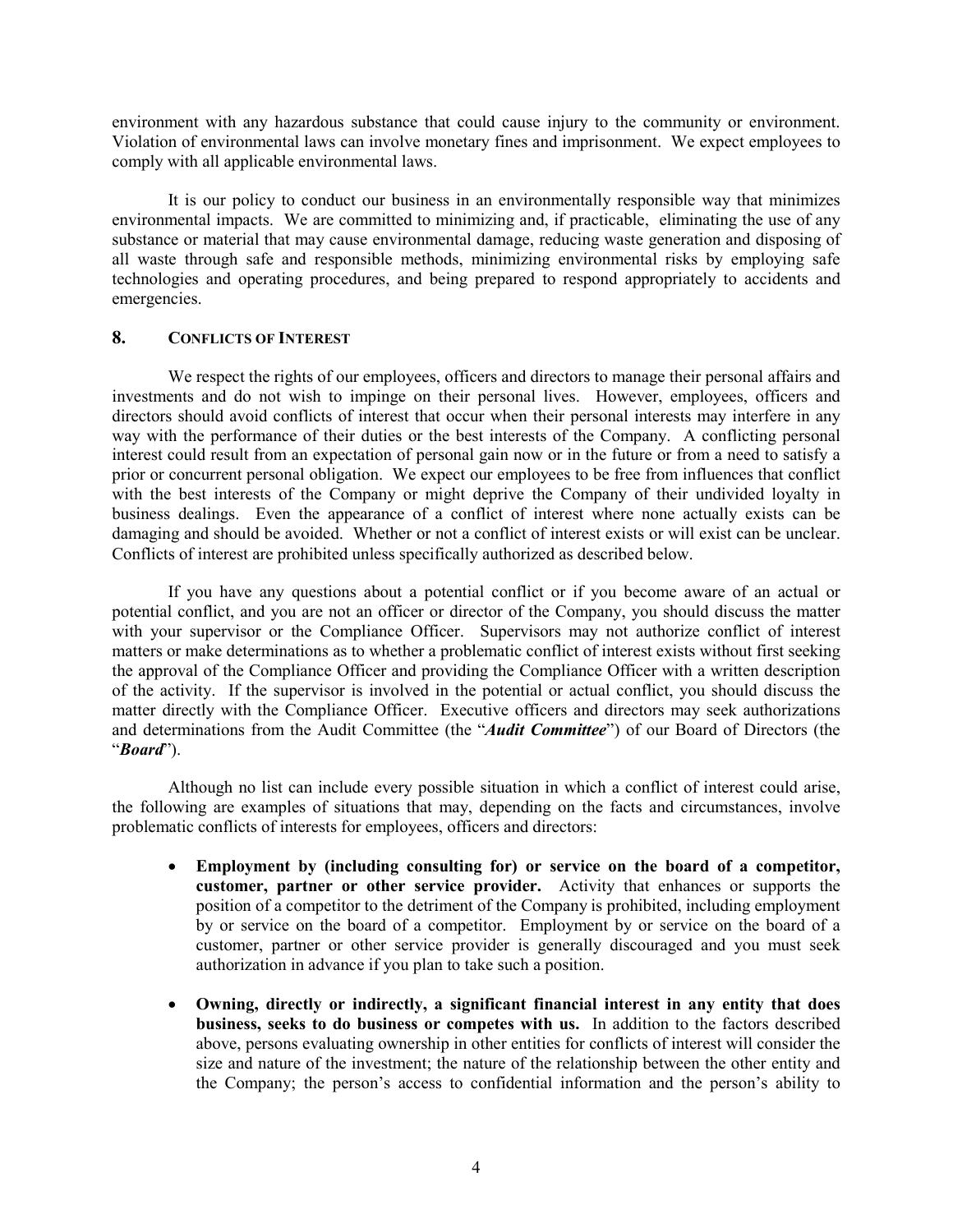influence the Company decisions. If you would like to acquire a financial interest of that kind, you must seek approval in advance.

- **Soliciting or accepting gifts, favors, loans or preferential treatment from any person or entity that does business or seeks to do business with us.** See Section 12 for further discussion of the issues involved in this type of conflict.
- **Soliciting contributions to any charity or for any political candidate from any person or entity that does business or seeks to do business with us**.
- **Taking personal advantage of corporate opportunities.** See Section 9 for further discussion of the issues involved in this type of conflict.
- **Conducting our business transactions with your family member or a business in which you have a significant financial interest.** Material related-party transactions approved by the Audit Committee and involving any executive officer or director will be publicly disclosed as required by applicable laws and regulations.

Loans to, or guarantees of obligations of, employees, officers or directors or their family members by the Company could constitute an improper personal benefit to the recipients of these loans or guarantees, depending on the facts and circumstances. Some loans are expressly prohibited by law and applicable law requires that our Board approve all loans and guarantees to employees. As a result, all loans and guarantees by the Company must be approved in advance by the Board or the Audit Committee.

With respect to executive officers and directors of the Company, notwithstanding anything to the contrary herein, the only action or relationship that shall be deemed a conflict is one that meets the requirement for disclosure in the Company's periodic filings with the Securities and Exchange Commission (the "*SEC*") pursuant to Item 404 of Regulation S-K ("*Related Party Transactions*"). Related Party Transactions shall be approved by the Audit Committee as required by applicable laws and regulations, and provided such approval is obtained in advance and such transactions are publicly disclosed, such approval shall not be deemed a waiver of this Code.

# **9. CORPORATE OPPORTUNITIES**

You may not take personal advantage of opportunities for the Company that are presented to you or discovered by you as a result of your position with us or through your use of corporate property or information, unless authorized by your supervisor, the Compliance Officer or, if you are an executive officer or director, the Audit Committee, as described in Section 8. Even opportunities that are acquired privately by you may be questionable if they are related to our existing or proposed lines of business. Significant participation in an investment or outside business opportunity that is directly related to our lines of business must be pre-approved. You may not use your position with us or corporate property or information for improper personal gain, nor should you compete with us in any way.

## **10. MAINTENANCE OF CORPORATE BOOKS, RECORDS, DOCUMENTS AND ACCOUNTS; FINANCIAL INTEGRITY; PUBLIC REPORTING**

The integrity of our records and public disclosure depends upon the validity, accuracy and completeness of the information supporting the entries in our books of account. Therefore, our corporate and business records should be completed accurately and honestly. The making of false or misleading entries, whether they relate to financial results or otherwise, is strictly prohibited. Our records serve as a basis for managing our business and are important in meeting our obligations to customers, partners,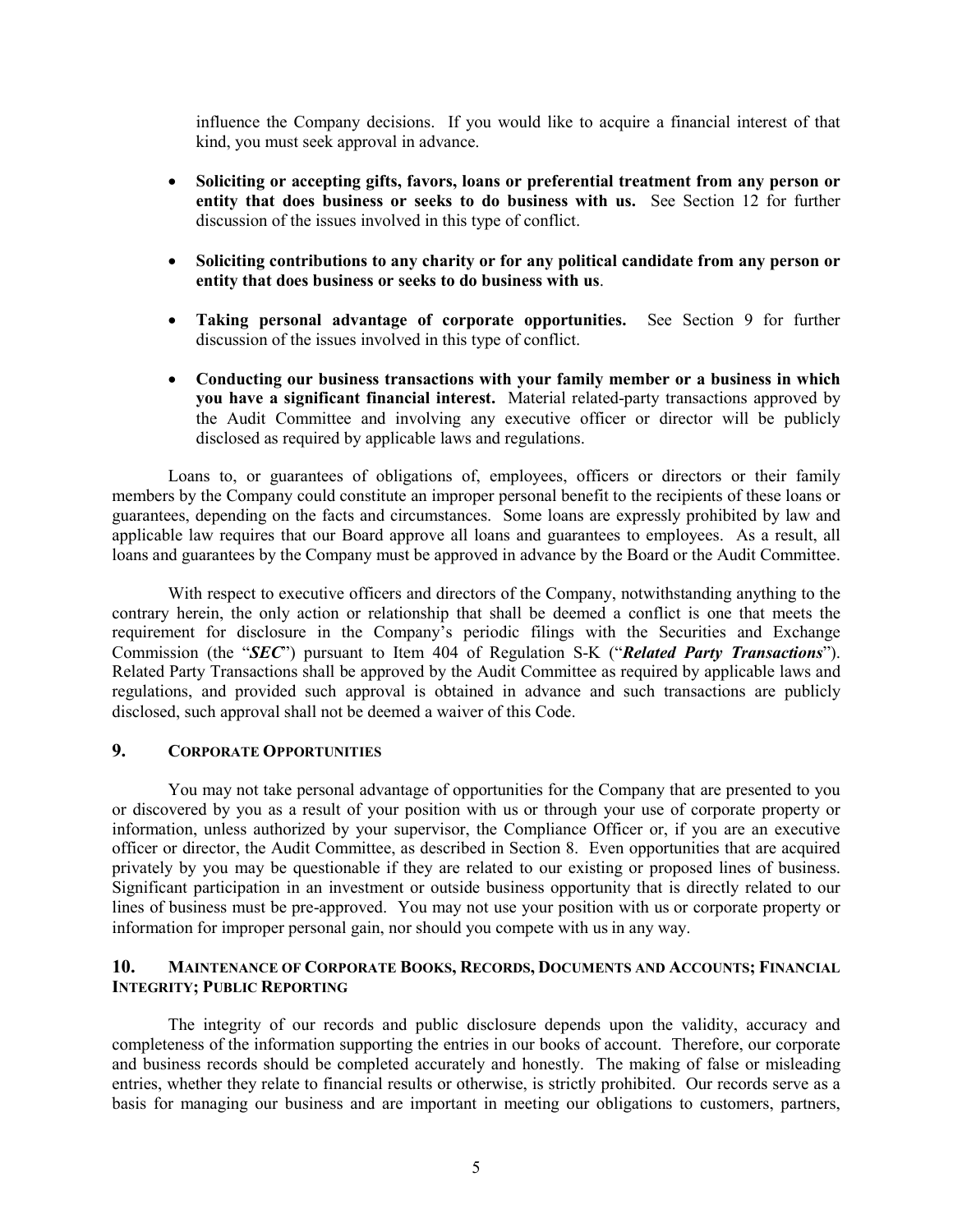contributors, creditors, employees and others with whom we do business. As a result, it is important that our books, records and accounts accurately and fairly reflect, in reasonable detail, our assets, liabilities, revenues, costs and expenses, as well as all transactions and changes in assets and liabilities. We require that:

- no entry be made in our books and records that intentionally hides or disguises the nature of any transaction or of any of our liabilities or misclassifies any transactions as to accounts or accounting periods;
- transactions be supported by appropriate documentation;
- the terms of commercial transactions be reflected accurately in the documentation for those transactions and all such documentation be reflected accurately in our books and records;
- employees comply with our system of internal controls; and
- no cash or other assets be maintained for any purpose in any unrecorded or "off-the-books" fund.

Our accounting records are also relied upon to produce reports for our management, stockholders and creditors, as well as for governmental agencies. In particular, we rely upon our accounting and other business and corporate records in preparing the periodic and current reports that we file with the SEC. Securities laws require that these reports provide full, fair, accurate, timely and understandable disclosure and fairly present our financial condition and results of operations. Employees who collect, provide or analyze information for or otherwise contribute in any way in preparing or verifying these reports should strive to ensure that our financial disclosure is accurate and transparent and that our reports contain all of the information about the Company that would be important to enable stockholders and potential investors to assess the soundness and risks of our business and finances and the quality and integrity of our accounting and disclosures. In addition:

- no employee, officer or director may knowingly take or authorize any action that would cause our financial records or financial disclosure to fail to comply with generally accepted accounting principles, the rules and regulations of the SEC or other applicable laws, rules and regulations;
- all employees, officers and directors must cooperate fully with our finance and accounting departments, as well as our independent public accountants and counsel, respond to their questions with candor and provide them with complete and accurate information to help ensure that our books and records, as well as our reports filed with the SEC, are accurate and complete; and
- no employee, officer or director should knowingly make (or cause or encourage any other person to make) any false or misleading statement in any of our reports filed with the SEC or knowingly omit (or cause or encourage any other person to omit) any information necessary to make the disclosure in any of our reports accurate in all material respects.

Any employee who becomes aware of any departure from these standards has a responsibility to report his or her knowledge promptly to a supervisor, the Compliance Officer, the Audit Committee or one of the other compliance resources described in Section 17 and or in accordance with the provisions of the Company's Whistleblower Policy for Accounting and Auditing Matters.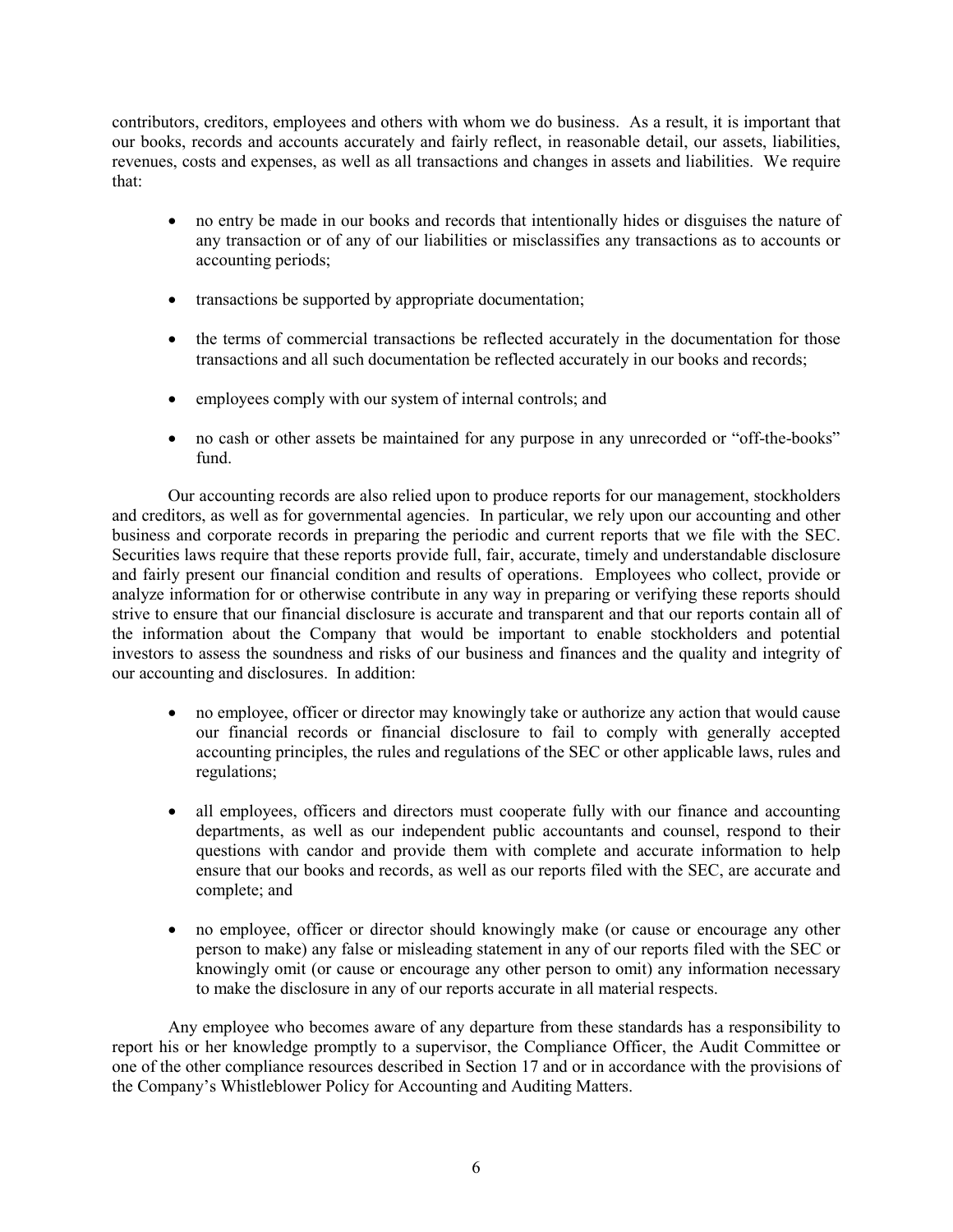### **11. FAIR DEALING**

We strive to outperform our competition fairly and honestly. Advantages over our competitors are to be obtained through superior performance of our products and services, not through unethical or illegal business practices. Acquiring proprietary information from others through improper means, possessing trade secret information that was improperly obtained, or inducing improper disclosure of confidential information from past or present employees of other companies is prohibited, even if motivated by an intention to advance our interests. If information is obtained by mistake that may constitute a trade secret or other confidential information of another business, or if you have any questions about the legality of proposed information gathering, you must consult your supervisor or the Compliance Officer, as further described in Section 17.

You are expected to deal fairly with our customers, partners, contributors, employees and anyone else with whom you have contact in the course of performing your job. It is illegal to engage in deceptive, unfair or unethical practices and to make misrepresentations in connection with sales activities.

# **12. GIFTS AND ENTERTAINMENT**

Business gifts and entertainment are meant to create goodwill and sound working relationships and not to gain improper advantage with partners or customers or facilitate approvals from government officials. The exchange, as a normal business courtesy, of meals or entertainment (such as tickets to a game or the theatre or a round of golf) is a common and acceptable practice as long as it is reasonable in value and not extravagant. Gifts and entertainment should not be offered, provided or accepted by any employee unless consistent with customary business practices and not (a) a cash gift, (b) susceptible of being construed as a bribe or kickback, (c) made or received on a regular or frequent basis or (d) in violation of any laws. This principle applies to our transactions everywhere in the world, even where the practice is widely considered "a way of doing business." Employees should not accept gifts or entertainment that may reasonably be deemed to affect their judgment or actions in the performance of their duties. Our partners, customers, contributors and the public at large should know that our employees' judgment is not for sale.

Under some statutes, such as the U.S. Foreign Corrupt Practices Act (further described in Section 5), giving anything of value to a government official to obtain or retain business or favorable treatment is a criminal act subject to prosecution and conviction. Discuss with your supervisor or the Compliance Officer any proposed entertainment or gifts if you are uncertain about their appropriateness.

### **13. PROTECTION AND PROPER USE OF COMPANY ASSETS**

All employees are expected to protect our assets and ensure their efficient use. Theft, carelessness and waste have a direct impact on our financial condition and results of operations. Our property, such as office supplies, computer equipment, products, laboratory supplies and office or laboratory space are expected to be used only for legitimate business purposes, although incidental personal use may be permitted. You may not, however, use our corporate name, any brand name or trademark owned or associated with the Company or any letterhead stationery for any personal purpose.

You may not, while acting on behalf of the Company or while using our computing or communications equipment or facilities, either:

• access the internal computer system (also known as "hacking") or other resource of another entity without express written authorization from the entity responsible for operating that resource; or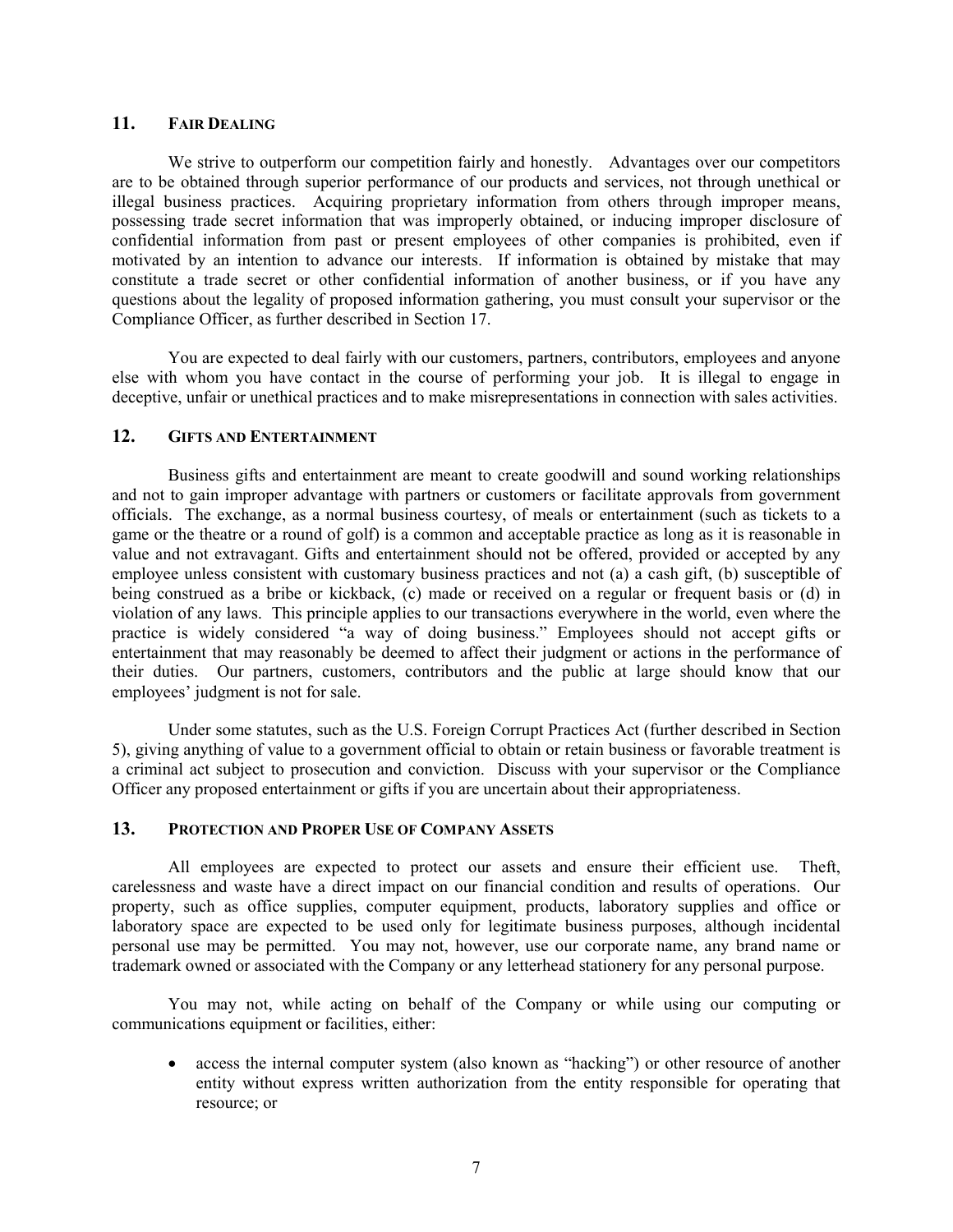• commit any unlawful or illegal act, including harassment, libel, fraud, sending of unsolicited bulk email (also known as "spam") in violation of applicable law, trafficking in contraband of any kind or espionage.

If you receive authorization to access another entity's internal computer system or other resource, you must make a permanent record of that authorization so that it may be retrieved for future reference, and you may not exceed the scope of that authorization.

Unsolicited bulk email is regulated by law in a number of jurisdictions. If you intend to send unsolicited bulk email to persons outside of the Company, either while acting on our behalf or using our computing or communications equipment or facilities, you should contact your supervisor or the Compliance Officer for approval.

Any misuse or suspected misuse of our assets must be immediately reported to your supervisor or the Compliance Officer.

### **14. CONFIDENTIALITY**

One of our most important assets is our confidential information. As an employee, officer or director of the Company, you may learn of information about the Company that is confidential and proprietary. You also may learn of information before that information is released to the general public. Employees, officers and directors who have received or have access to confidential information should take care to keep this information confidential. Confidential information includes non-public information that might be of use to competitors or harmful to the Company or its partners or customers if disclosed, such as business, marketing and service plans, financial information, product architecture, source codes, development, scientific data, manufacturing, laboratory results, designs, databases, customer lists, pricing strategies, personnel data, personally identifiable information pertaining to our employees, patients or other individuals (including, for example, names, addresses, telephone numbers and social security numbers), and similar types of information provided to us by our customers and partners. This information may be protected by patent, trademark, copyright and trade secret laws.

In addition, because we interact with other companies and organizations, there may be times when you learn confidential information about other companies before that information has been made available to the public. You must treat this information in the same manner as you are required to treat our confidential and proprietary information. There may even be times when you must treat as confidential the fact that we have an interest in, or are involved with, another company.

You are expected to keep confidential and proprietary information confidential unless and until that information is released to the public through approved channels (usually through a press release, an SEC filing or a formal communication from a member of senior management, as further described in Section 15). Every employee has a duty to refrain from disclosing to any person confidential or proprietary information about us or any other company learned in the course of employment here, until that information is disclosed to the public through approved channels. This policy requires you to refrain from discussing confidential or proprietary information with outsiders and even with other Company employees, unless those fellow employees have a legitimate need to know the information in order to perform their job duties. Unauthorized use or distribution of this information could also be illegal and result in civil liability and/or criminal penalties.

You should also take care not to inadvertently disclose confidential information. Materials that contain confidential information, such as memos, notebooks, computer disks, memory sticks, mobile devices and laptop computers, should be stored securely. Unauthorized posting or discussion of any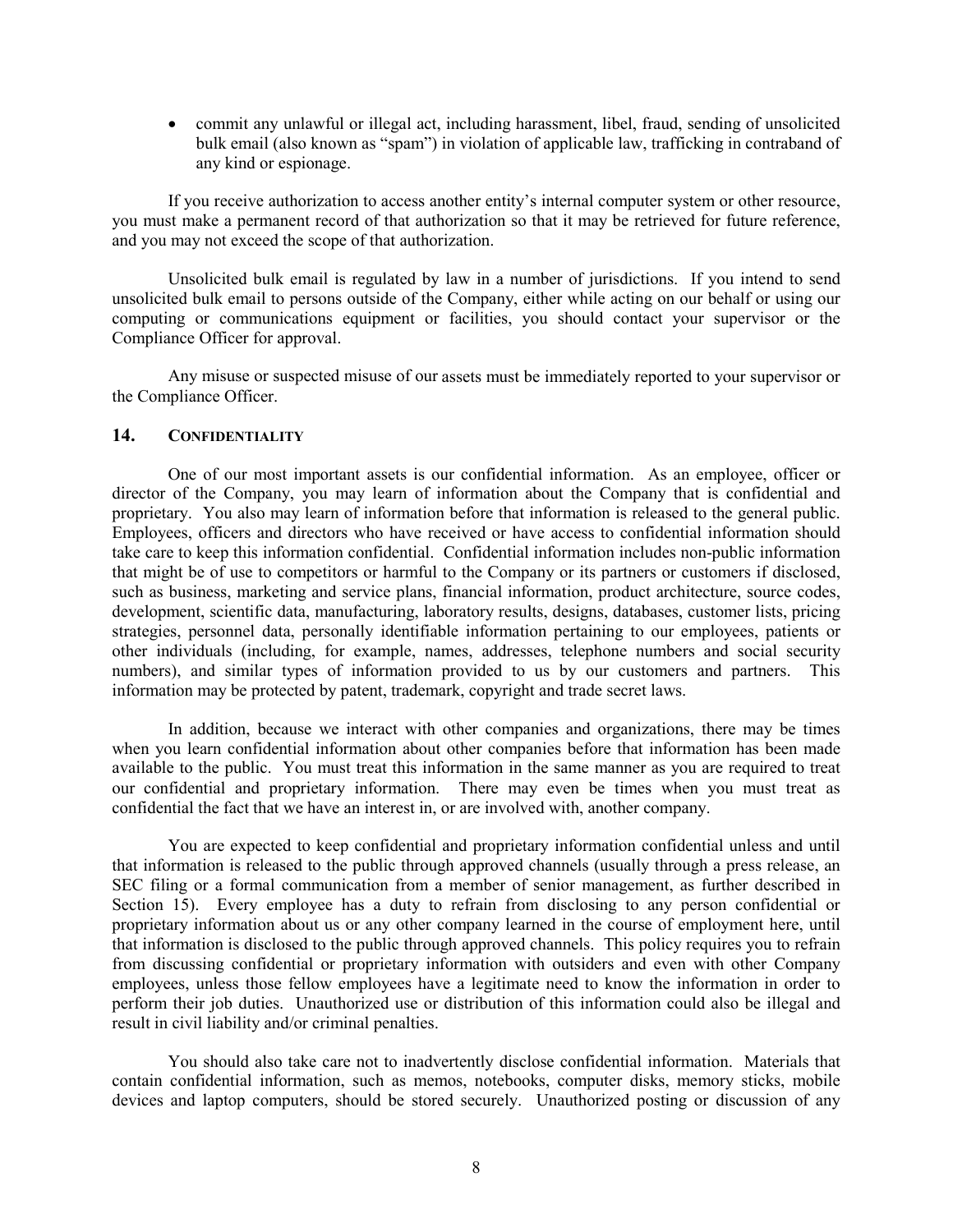information concerning our business, information or prospects on the Internet is prohibited. You may not discuss our business, information or prospects in any "chat room," regardless of whether you use your own name or a pseudonym. Be cautious when discussing sensitive information in public places like elevators, airports, restaurants and "quasi-public" areas within the Company, or in and around the Company's facilities. All the Company emails, voicemails and other communications are presumed confidential and should not be forwarded or otherwise disseminated outside of the Company, except where required for legitimate business purposes.

In addition to the above responsibilities, if you are handling information protected by any privacy policy published by us, then you must handle that information in accordance with the applicable policy.

## **15. MEDIA/PUBLIC DISCUSSIONS**

It is our policy to disclose material information concerning the Company to the public only through specific limited channels to avoid inappropriate publicity and to ensure that all those with an interest in the Company will have equal access to information. All inquiries or calls from the press and financial analysts should be referred to our Chief Financial Officer. We have designated our Chief Executive Officer and Chief Financial Officer as our official spokespersons for questions concerning the financial performance, strategic direction or operating performance of the Company, and operational issues such as research and development, regulatory developments, sales and marketing, etc. Unless a specific exception has been made by our Chief Executive Officer, these designees are the only people who may communicate with the press on behalf of the Company. You also may not provide any information to the media about us off the record, for background, confidentially or secretly.

### **16. WAIVERS**

Any waiver of this Code for executive officers (including, where required by applicable laws, our principal executive officer, principal financial officer, principal accounting officer or controller (or persons performing similar functions)) or directors may be authorized only by our Board or, to the extent permitted by applicable listing standards, a committee of the Board and will be disclosed to stockholders as required by applicable laws, rules and regulations.

## **17. COMPLIANCE STANDARDS AND PROCEDURES**

#### *Compliance Resources*

To facilitate compliance with this Code, we have implemented a program of Code awareness, training and review. We have established the position of Compliance Officer to oversee this program. The Compliance Officer is a person to whom you can address any questions or concerns. The Compliance Office shall be the Company's Chief Financial Officer. In addition to fielding questions or concerns with respect to potential violations of this Code, the Compliance Officer is responsible for:

- investigating possible violations of this Code;
- training new employees in Code policies;
- conducting annual training sessions to refresh employees' familiarity with this Code;
- distributing copies of this Code annually via email to each employee with a reminder that each employee is responsible for reading, understanding and complying with this Code;